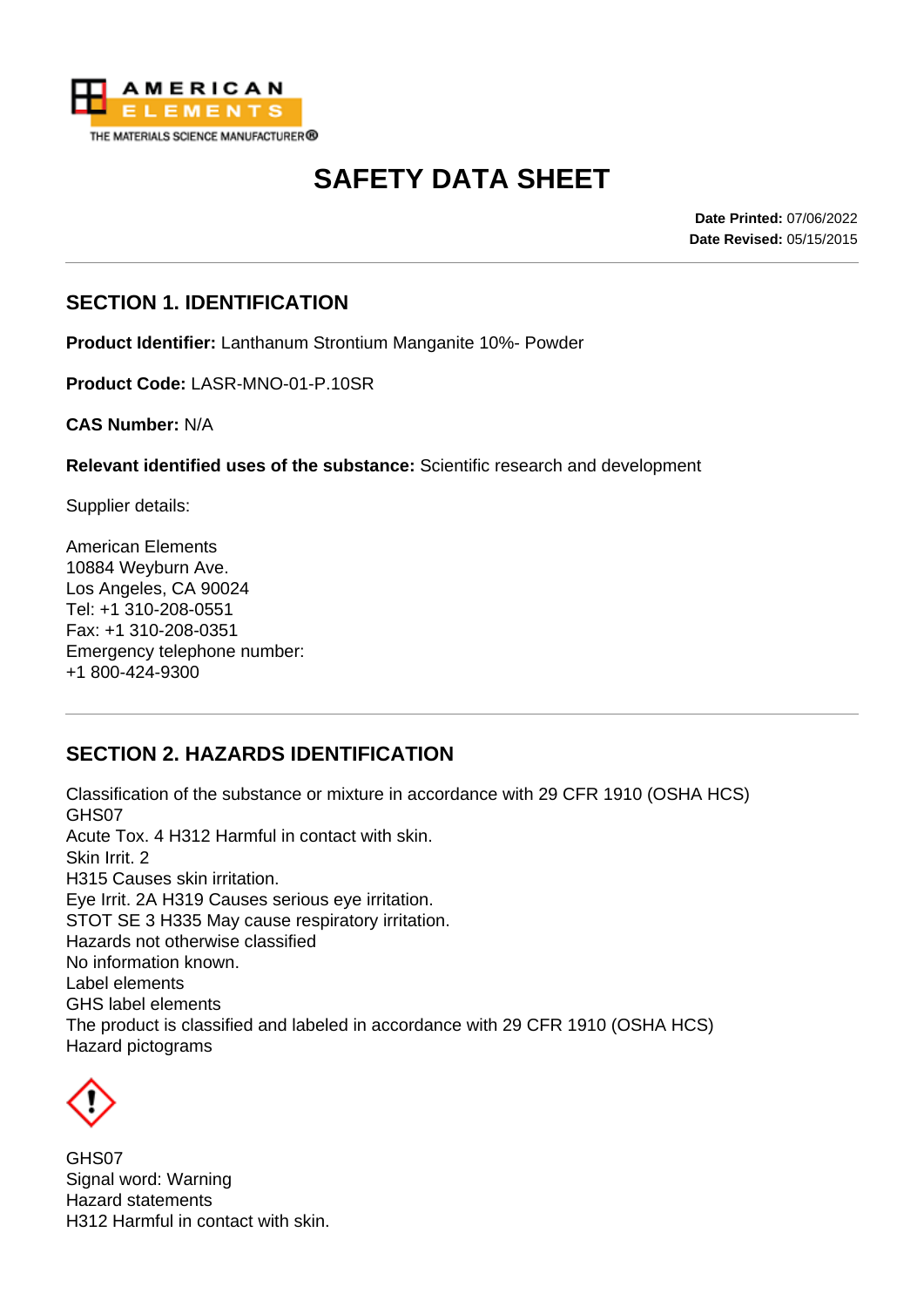H315 Causes skin irritation. H319 Causes serious eye irritation. H335 May cause respiratory irritation. Precautionary statements P261 Avoid breathing dust/fume/gas/mist/vapours/spray. P280 Wear protective gloves/protective clothing/eye protection/face protection. P305+P351+P338 IF IN EYES: Rinse cautiously with water for several minutes. Remove contact lenses, if present and easy to do. Continue rinsing. P304+P340 IF INHALED: Remove person to fresh air and keep comfortable for breathing. P405 Store locked up. P501 Dispose of contents/container in accordance with local/regional/national/international regulations. WHMIS classification D2B - Toxic material causing other toxic effects Classification system HMIS ratings (scale 0-4) (Hazardous Materials Identification System) Health (acute effects)  $= 2$  $Flammability = 0$ Physical Hazard  $= 0$ Other hazards Results of PBT and vPvB assessment PBT: Not applicable. vPvB: Not applicable.

#### **SECTION 3. COMPOSITION/INFORMATION ON INGREDIENTS**

Chemical characterization: Substances CAS# Description: 1312-81-8 Lanthanum Oxide 1314-11-0 Strontium Oxide 1344-43-0 Manganese(II) Oxide

#### **SECTION 4. FIRST AID MEASURES**

Description of first aid measures After inhalation Supply fresh air. If required, provide artificial respiration. Keep patient warm. Seek immediate medical advice. After skin contact Immediately wash with water and soap and rinse thoroughly. Seek immediate medical advice. After eye contact Rinse opened eye for several minutes under running water. Then consult a doctor. After swallowing Seek medical treatment. Information for doctor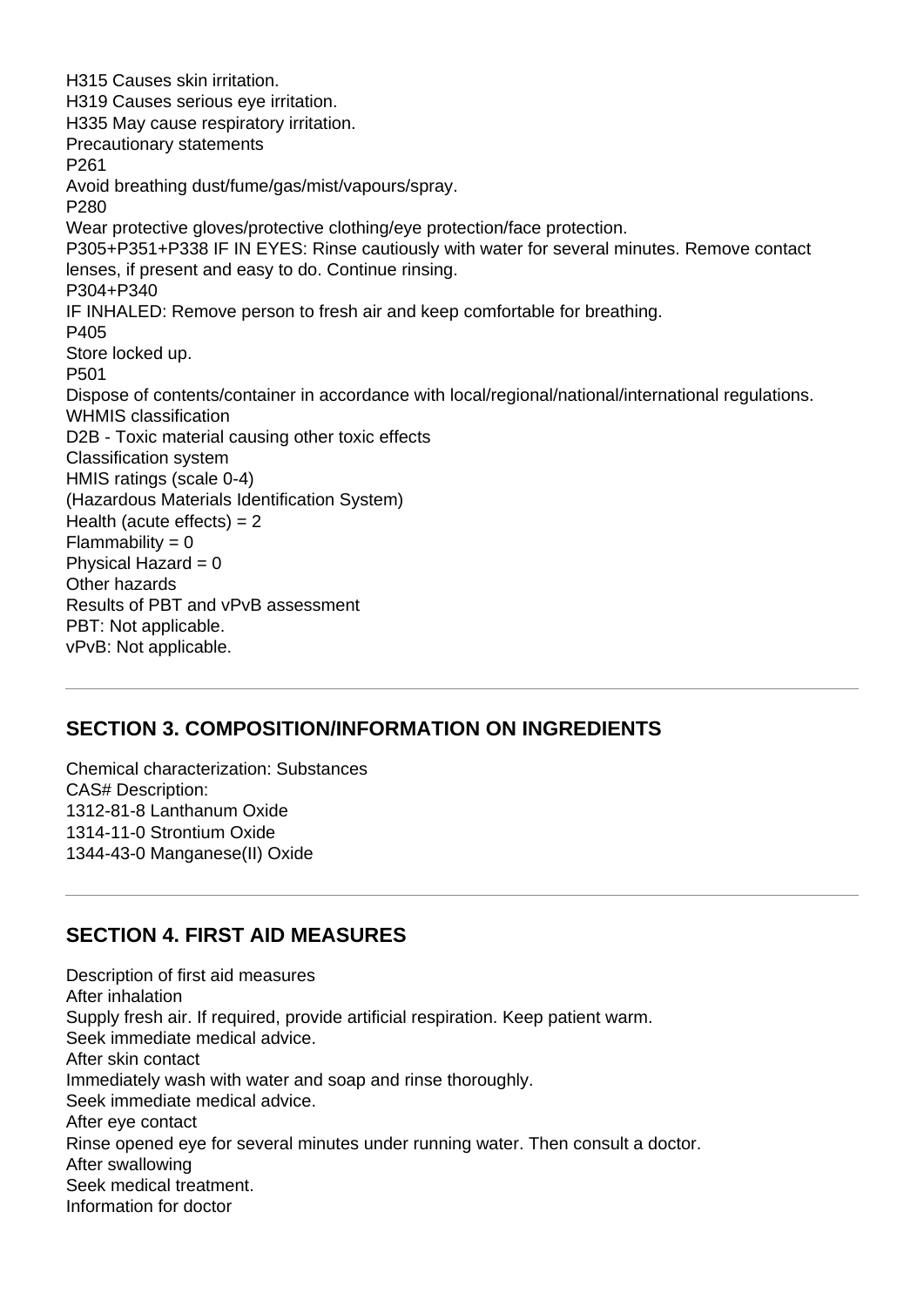Most important symptoms and effects, both acute and delayed No further relevant information available. Indication of any immediate medical attention and special treatment needed No further relevant information available.

### **SECTION 5. FIREFIGHTING MEASURES**

Extinguishing media Suitable extinguishing agents Product is not flammable. Use fire-fighting measures that suit the surrounding fire. Special hazards arising from the substance or mixture If this product is involved in a fire, the following can be released: Metal oxide fume Advice for firefighters Protective equipment: Wear self-contained respirator. Wear fully protective impervious suit.

## **SECTION 6. ACCIDENTAL RELEASE MEASURES**

Personal precautions, protective equipment and emergency procedures Wear protective equipment. Keep unprotected persons away. Ensure adequate ventilation Environmental precautions: Do not allow material to be released to the environment without proper governmental permits. Methods and material for containment and cleaning up: Dispose of contaminated material as waste according to section 13. Ensure adequate ventilation. Prevention of secondary hazards: No special measures required. Reference to other sections See Section 7 for information on safe handling See Section 8 for information on personal protection equipment. See Section 13 for disposal information.

#### **SECTION 7. HANDLING AND STORAGE**

#### Handling

Precautions for safe handling

Keep container tightly sealed.

Store in cool, dry place in tightly closed containers.

Ensure good ventilation at the workplace.

Information about protection against explosions and fires:

The product is not flammable

Conditions for safe storage, including any incompatibilities **Storage** 

Requirements to be met by storerooms and receptacles: No special requirements.

Information about storage in one common storage facility: Store away from oxidizing agents.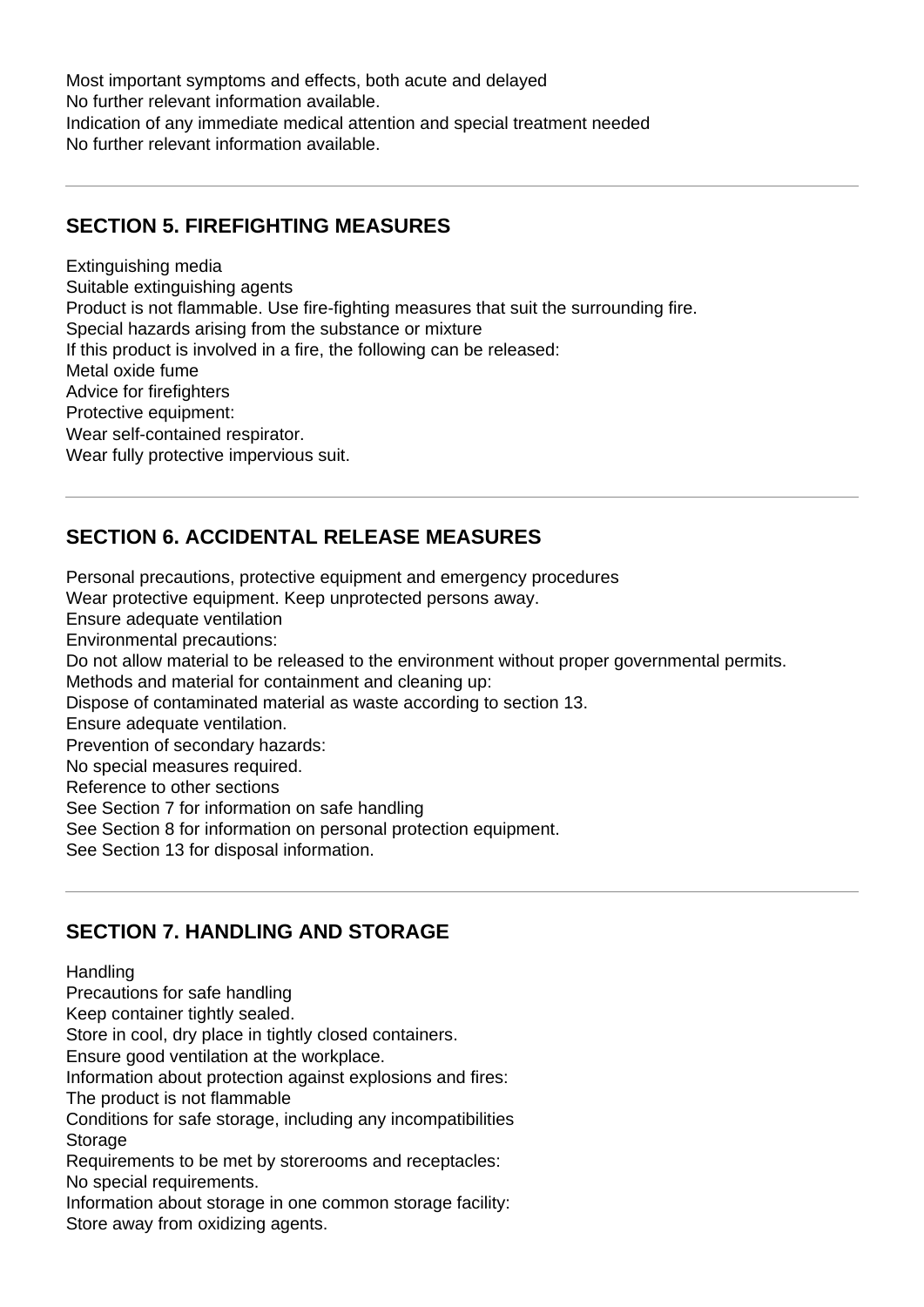Further information about storage conditions: Keep container tightly sealed. Store in cool, dry conditions in well sealed containers. Specific end use(s) No further relevant information available.

#### **SECTION 8. EXPOSURE CONTROLS/PERSONAL PROTECTION**

Additional information about design of technical systems: Properly operating chemical fume hood designed for hazardous chemicals and having an average face velocity of at least 100 feet per minute. Exposure controls Personal protective equipment General protective and hygienic measures The usual precautionary measures for handling chemicals should be followed. Keep away from foodstuffs, beverages and feed. Remove all soiled and contaminated clothing immediately. Wash hands before breaks and at the end of work. Avoid contact with the eyes and skin. Maintain an ergonomically appropriate working environment. Breathing equipment: Use suitable respirator when high concentrations are present. Recommended filter device for short term use: Use a respirator with type P100 (USA) or P3 (EN 143) cartridges as a backup to engineering controls. Risk assessment should be performed to determine if air-purifying respirators are appropriate. Only use equipment tested and approved under appropriate government standards. Protection of hands: Impervious gloves Check protective gloves prior to each use for their proper condition. The selection of suitable gloves not only depends on the material, but also on quality. Quality will vary from manufacturer to manufacturer. Material of gloves Nitrile rubber, NBR Penetration time of glove material (in minutes) 480 Glove thickness 0.11 mm Eye protection: Safety glasses Body protection: Protective work clothing.

## **SECTION 9. PHYSICAL AND CHEMICAL PROPERTIES**

Information on basic physical and chemical properties General Information Appearance: Form: Solid in various forms Color: Not determined Odor: Not determined Odor threshold: Not determined. pH-value: Not applicable. Change in condition Melting point/Melting range: Not determined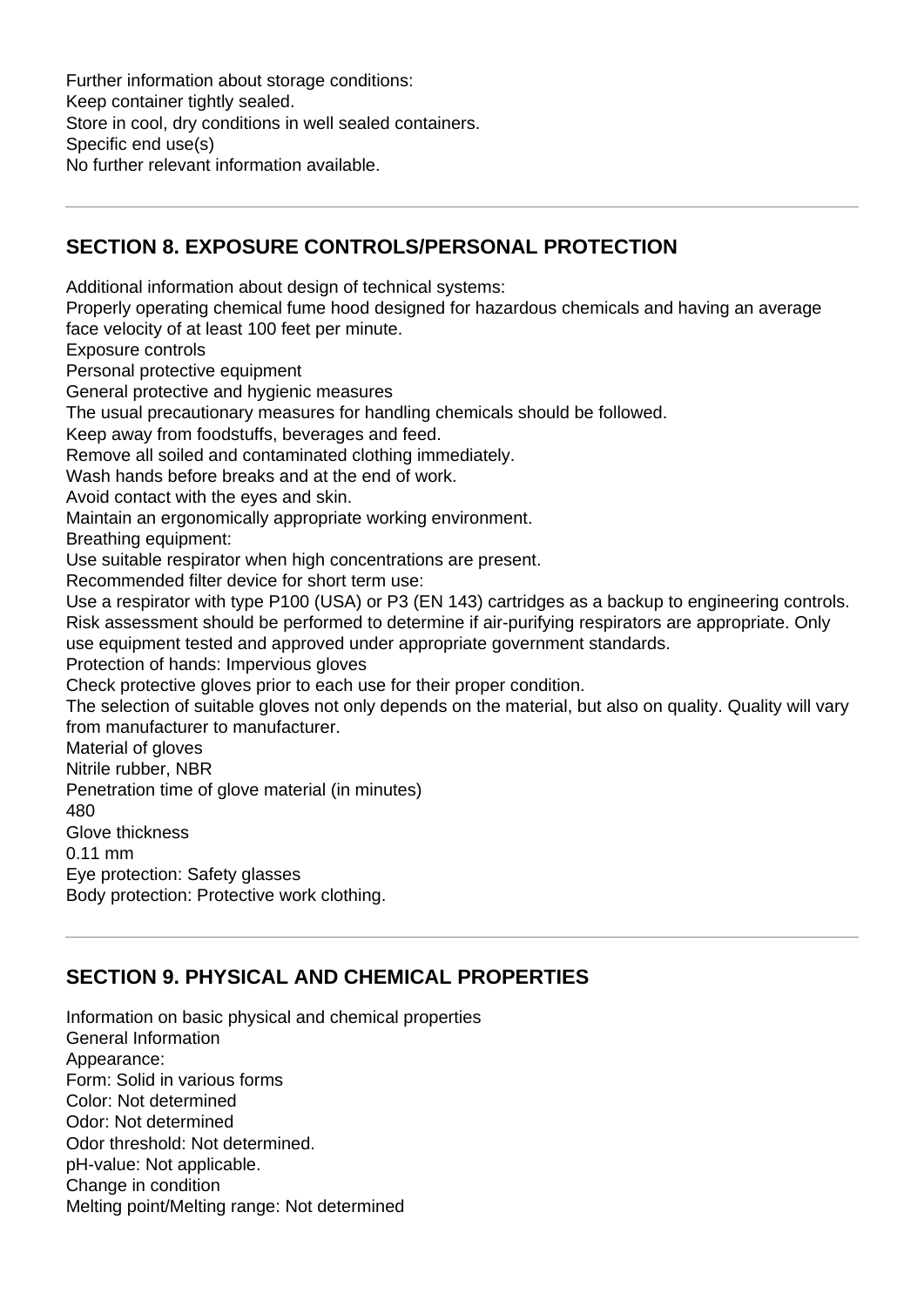Boiling point/Boiling range: Not determined Sublimation temperature / start: Not determined Flammability (solid, gaseous): Not determined. Ignition temperature: Not determined Decomposition temperature: Not determined Auto igniting: Not determined. Danger of explosion: Not determined. Explosion limits: Lower: Not determined Upper: Not determined Vapor pressure: Not applicable. Density at 20  $\hat{A}^{\circ}C$  (68  $\hat{A}^{\circ}F$ ): Not determined Relative density: Not determined. Vapor density: Not applicable. Evaporation rate: Not applicable. Solubility in / Miscibility with Water: Not determined Partition coefficient (n-octanol/water): Not determined. Viscosity: dynamic: Not applicable. kinematic: Not applicable. Other information No further relevant information available.

#### **SECTION 10. STABILITY AND REACTIVITY**

**Reactivity** No information known. Chemical stability Stable under recommended storage conditions. Thermal decomposition / conditions to be avoided: Decomposition will not occur if used and stored according to specifications. Possibility of hazardous reactions Reacts with strong oxidizing agents Conditions to avoid No further relevant information available. Incompatible materials: Oxidizing agents Hazardous decomposition products: Metal oxide fume

#### **SECTION 11. TOXICOLOGICAL INFORMATION**

Information on toxicological effects Acute toxicity: Harmful in contact with skin. Danger through skin absorption. The Registry of Toxic Effects of Chemical Substances (RTECS) contains acute toxicity data for this substance. LD/LC50 values that are relevant for classification: No data Skin irritation or corrosion: Causes skin irritation. Eye irritation or corrosion: Causes serious eye irritation.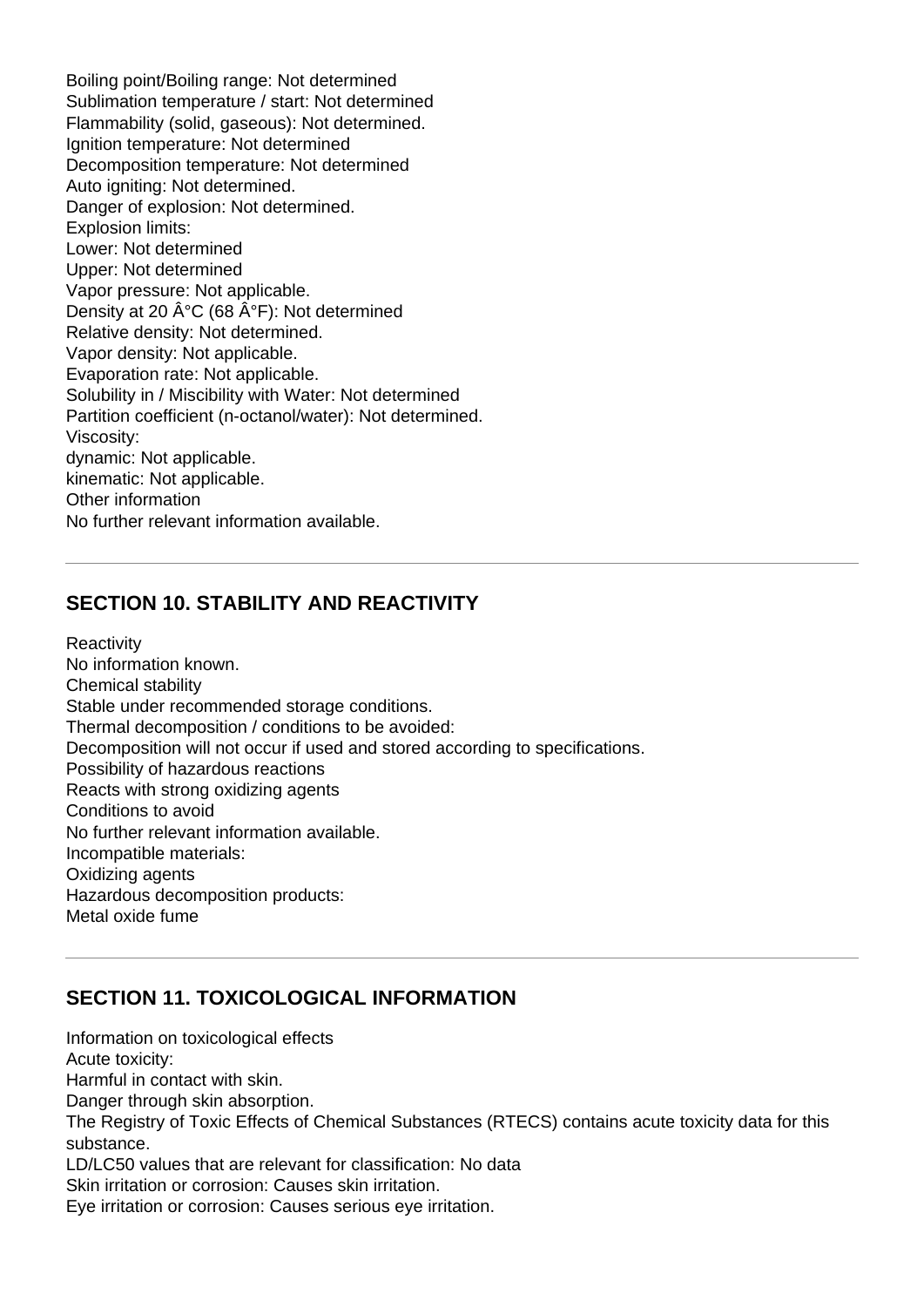Sensitization: No sensitizing effects known.

Germ cell mutagenicity: No effects known.

Carcinogenicity:

EPA-D: Not classifiable as to human carcinogenicity: inadequate human and animal evidence of carcinogenicity or no data are available.

Reproductive toxicity: No effects known.

Specific target organ system toxicity - repeated exposure: No effects known.

Specific target organ system toxicity - single exposure: May cause respiratory irritation.

Aspiration hazard: No effects known.

Subacute to chronic toxicity:

The Registry of Toxic Effects of Chemical Substances (RTECS) contains multiple dose toxicity data for this substance.

Additional toxicological information:

To the best of our knowledge the acute and chronic toxicity of this substance is not fully known.

#### **SECTION 12. ECOLOGICAL INFORMATION**

**Toxicity** 

Aquatic toxicity: No further relevant information available. Persistence and degradability No further relevant information available. Bioaccumulative potential No further relevant information available. Mobility in soil No further relevant information available. Additional ecological information: General notes: Do not allow material to be released to the environment without proper governmental permits. Do not allow undiluted product or large quantities to reach ground water, water course or sewage system. Avoid transfer into the environment. Results of PBT and vPvB assessment PBT: Not applicable. vPvB: Not applicable. Other adverse effects No further relevant information available

## **SECTION 13. DISPOSAL CONSIDERATIONS**

Waste treatment methods Recommendation Consult state, local or national regulations to ensure proper disposal. Uncleaned packagings: Recommendation: Disposal must be made according to official regulations.

#### **SECTION 14. TRANSPORT INFORMATION**

UN-Number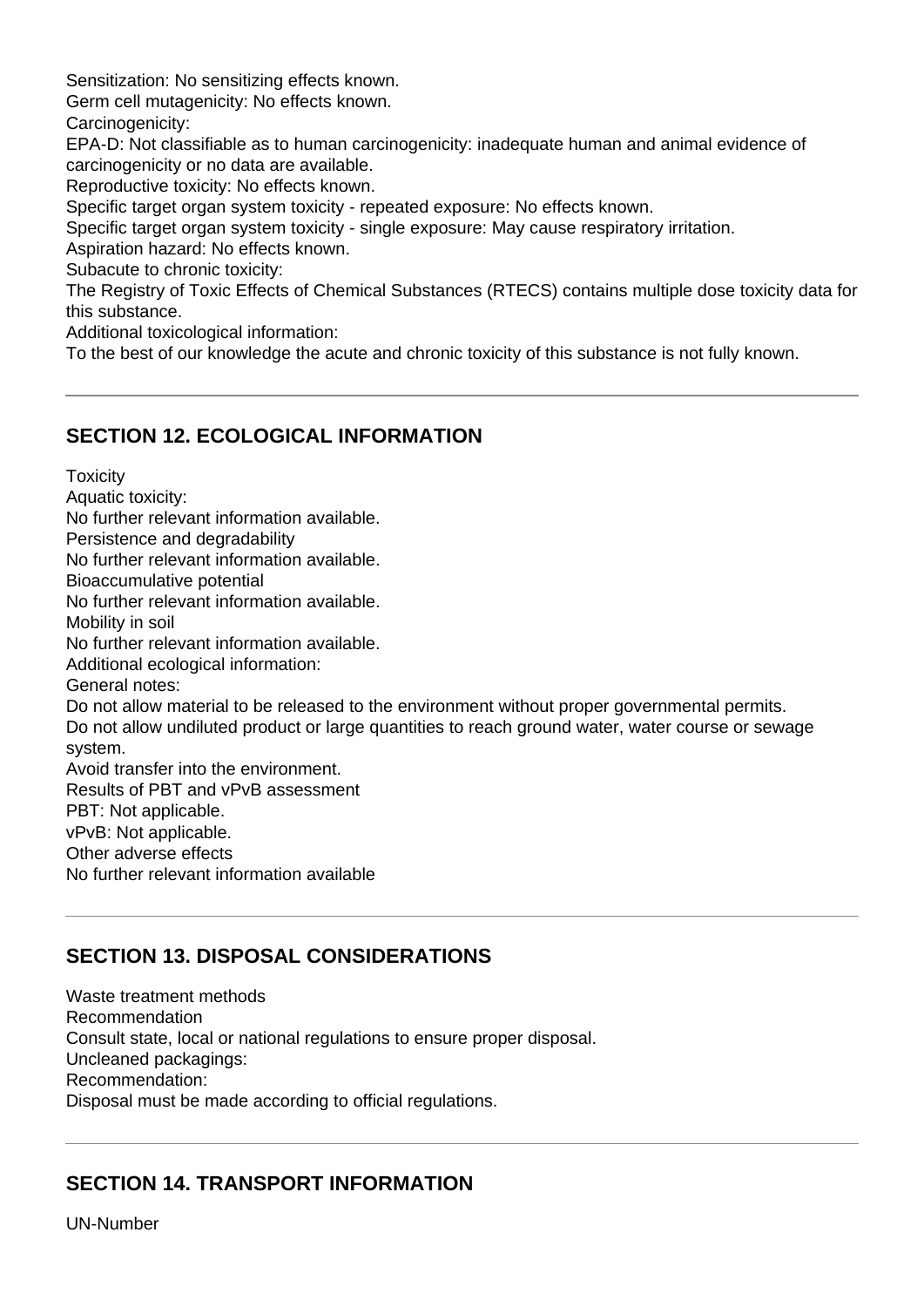DOT, ADN, IMDG, IATA Not applicable UN proper shipping name DOT, ADN, IMDG, IATA Not applicable Transport hazard class(es) DOT, ADR, ADN, IMDG, IATA Class Not applicable Packing group DOT, IMDG, IATA Not applicable Environmental hazards: Not applicable. Special precautions for user Not applicable. Transport in bulk according to Annex II of MARPOL73/78 and the IBC Code Not applicable. Transport/Additional information: DOT Marine Pollutant (DOT): No UN "Model Regulation": -

#### **SECTION 15. REGULATORY INFORMATION**

Safety, health and environmental regulations/legislation specific for the substance or mixture GHS label elements The product is classified and labeled in accordance with 29 CFR 1910 (OSHA HCS) Hazard pictograms GHS07 Signal word: Warning Hazard statements H312 Harmful in contact with skin. H315 Causes skin irritation. H319 Causes serious eye irritation. H335 May cause respiratory irritation. Precautionary statements P261 Avoid breathing dust/fume/gas/mist/vapours/spray. P280 Wear protective gloves/protective clothing/eye protection/face protection. P305+P351+P338 IF IN EYES: Rinse cautiously with water for several minutes. Remove contact lenses, if present and easy to do. Continue rinsing. P304+P340 IF INHALED: Remove person to fresh air and keep comfortable for breathing. P405 Store locked up. P501 Dispose of contents/container in accordance with local/regional/national/international regulations. National regulations

All components of this product are listed in the U.S. Environmental Protection Agency Toxic